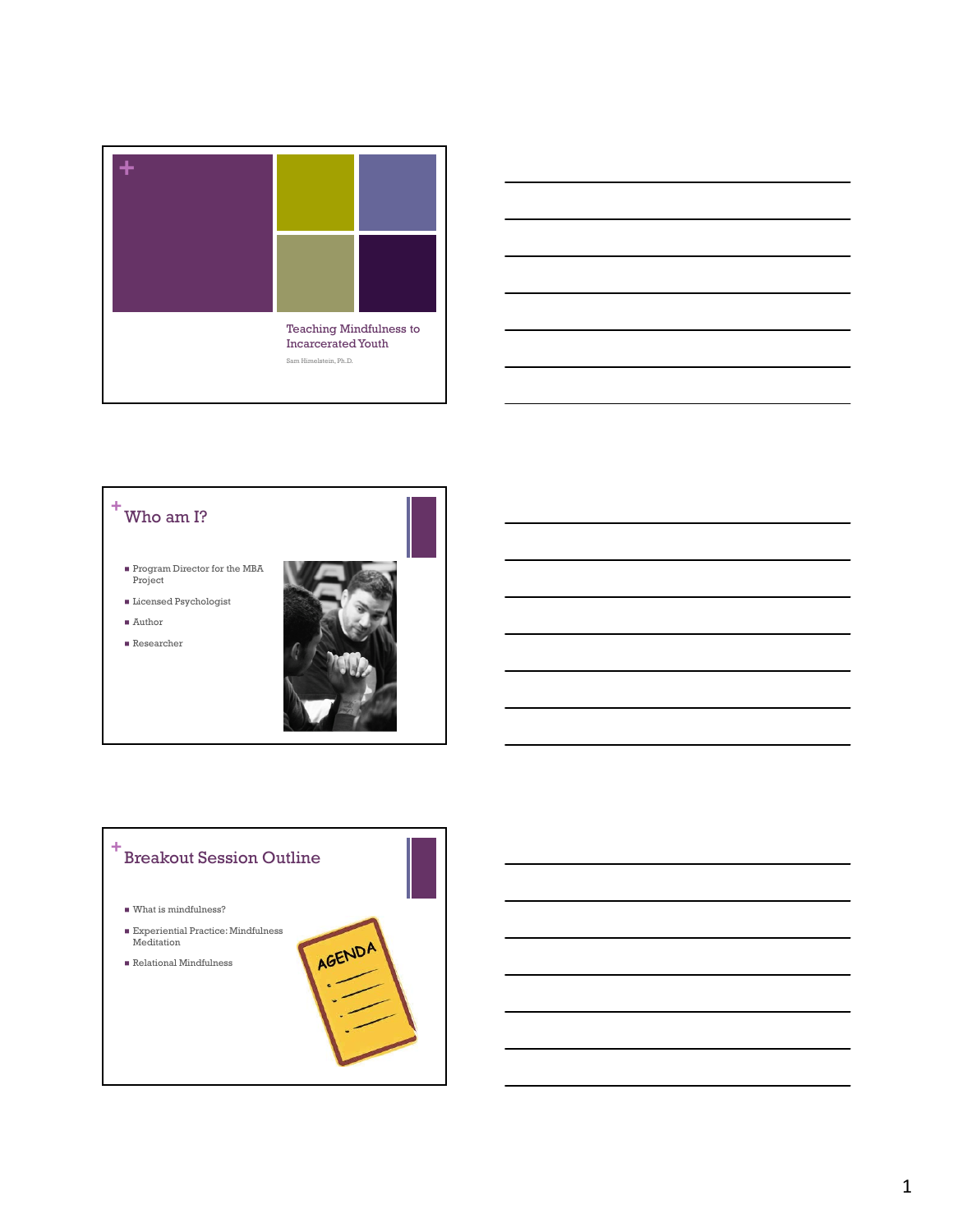



## **+** Mindfulness, so what?

- $\blacksquare$ <br> <br> Alleviate suffering
- Over 4 decades of research confirming significant reductions in psychological distress and increases in well-being and self-regulation

Practice Mindfulness

 $\blacksquare$ <br> <br> Let's experience it

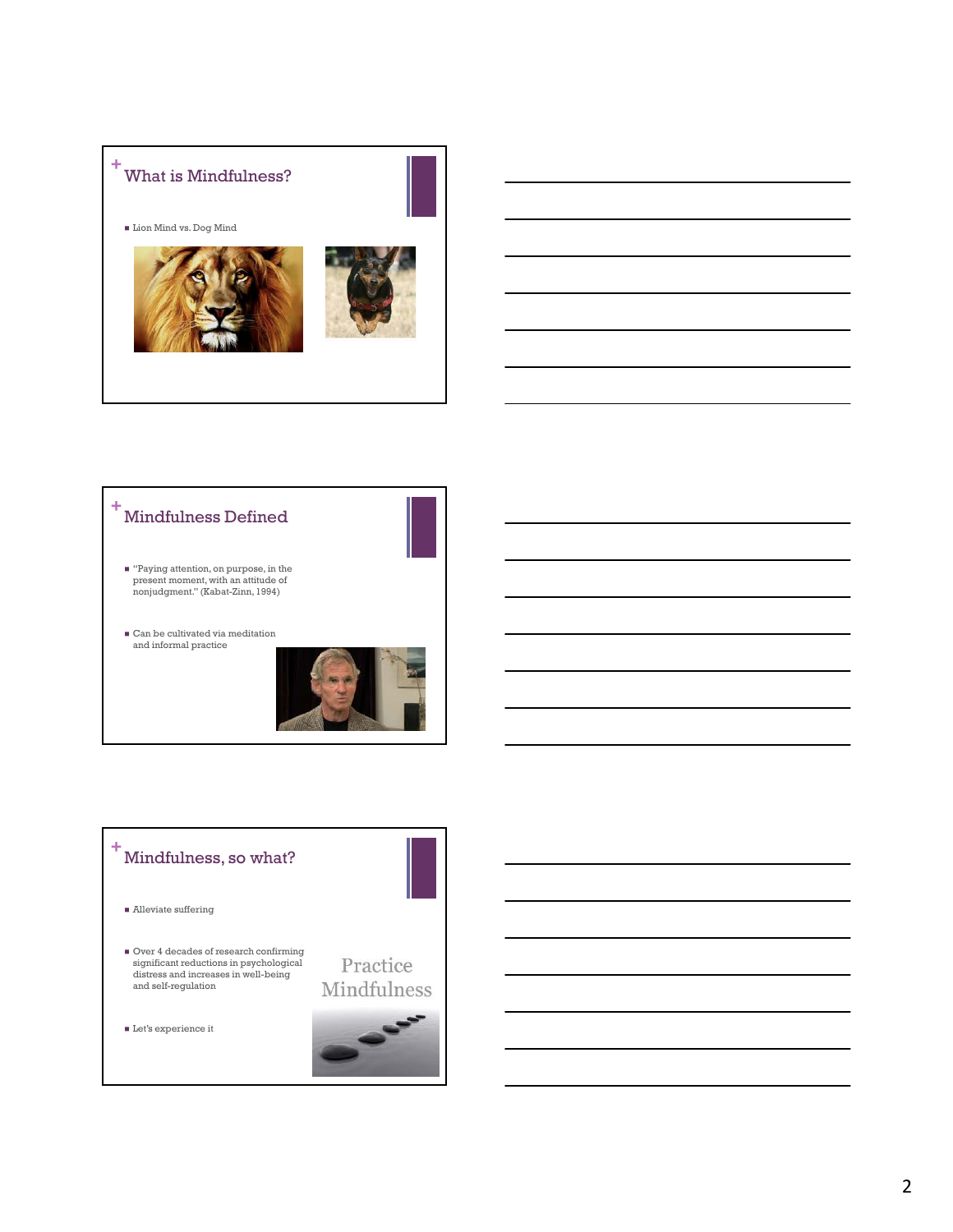## **+** Becoming a Practitioner

- Start with something doable (e.g., 5-10 minutes 4 times a week)
- Research suggests that after 8 weeks you may see a noticeable difference in your ability to cope with stress (but it could happen in much less



 $\blacksquare$  <br> Start with an intention to practice throughout the day

## **+** Relational Mindfulness

- Being mindful of the developing relationship
- Developing a receptive learning environment in which mindfulness practice can occur
- *3 Therapist Qualities*
- Authenticity
- Intention for Human Connection Stance on Behavioral Change
-